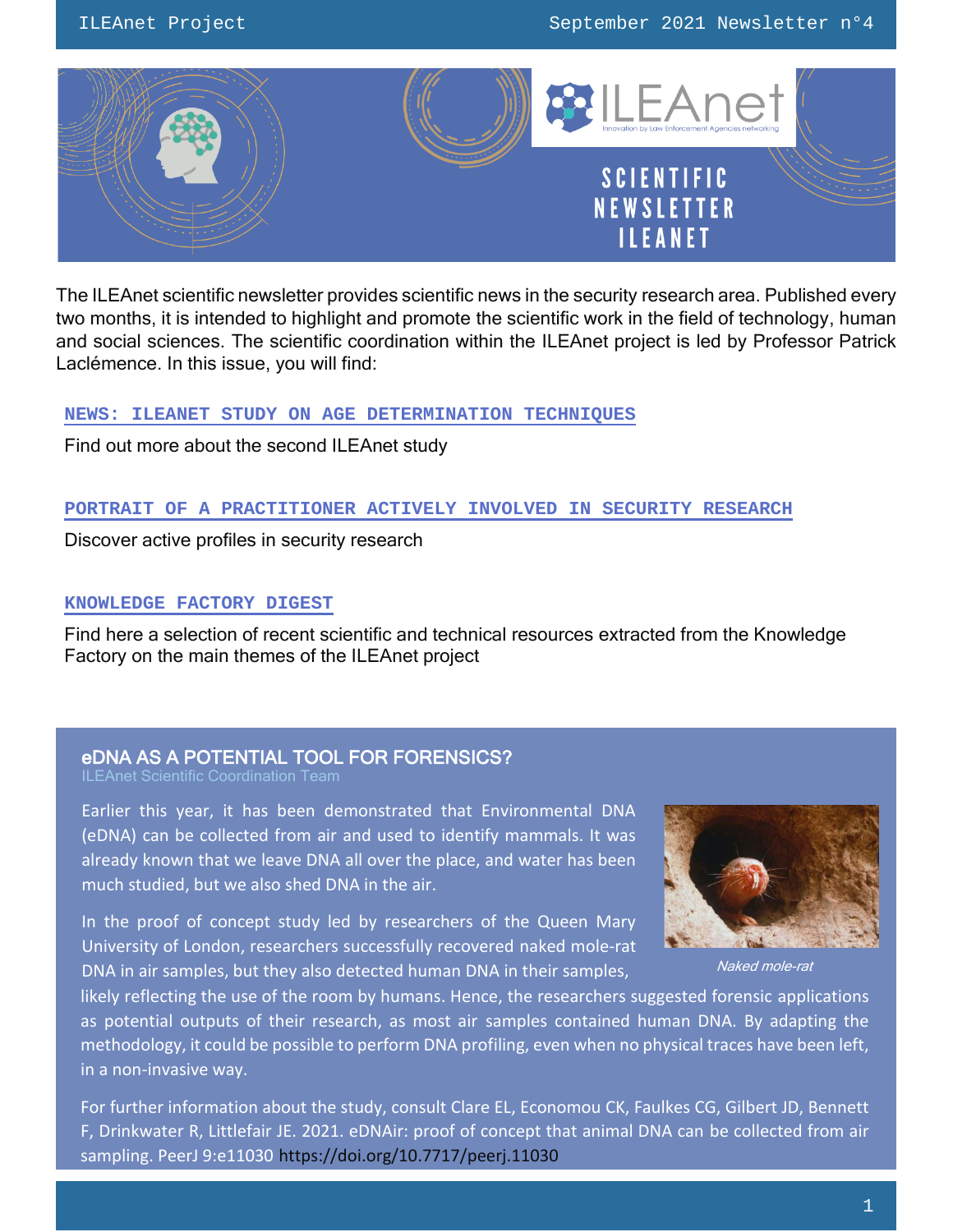# <span id="page-1-0"></span>NEWS: ILEANET STUDY ON AGE DETERMINATION TECHNIQUES

ILEAnet's mission is to stimulate LEAs' capacities to influence, develop and take up research, development and innovation (RDI) in order to help them tackle their daily challenges. Therefore, the implication of research, academia and industry is crucial to fostering and developing innovative solutions. ILEAnet represents a unique community, bridging very different worlds, building up a portfolio of RDI results and concepts, and destined to generate recommendations for future policies at the European level.

ILEAnet developed an analysis of LEAs' challenges and needs, which highlighted a pressing challenge mentioned by ILEAnet's community of law enforcement practitioners: the review and analysis of the age assessment techniques in the context of migration.



As a result, ILEAnet's Consortium agreed on the necessity of a state-of-the-art investigation on the solutions used to perform age assessment. It would allow the research world to share its most recent and innovative solutions, with the purpose of finding concrete solutions to LEAs' needs.



After a call for tenders at the European level, the second ILEAnet study began on June 29, 2021. For 7 months, the selected contractor is in charge of reviewing the existing and emerging age assessment techniques, in order to provide a classification of the solutions according to a range of parameters (reliability, ease of use, legality & ethics, portability,

speed, cost, etc.). The final report should consist in recommendations that can easily nurture the European Commission's future projects, strategies and possible efforts for standardisation.

The first tasks consisting in reviewing the existing and emerging techniques are ongoing.

Should you have any questions regarding the study, please contact ensp-ileanet@interieur.gouv.fr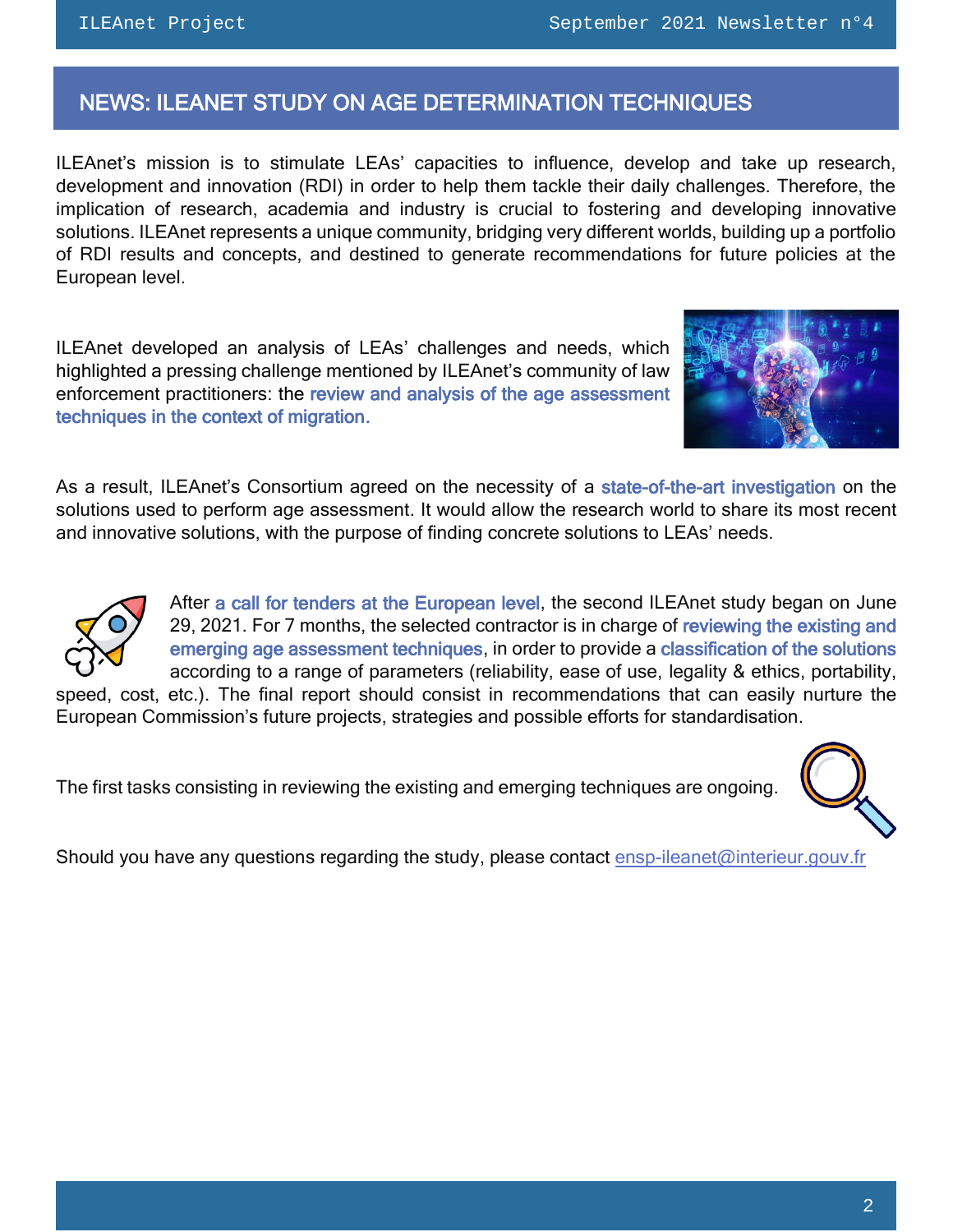# <span id="page-2-0"></span>PORTRAIT OF A PRACTITIONER ACTIVELY INVOLVED IN SECURITY **RESEARCH**

# **LORENZO RINALDI**



Senior Police Officer

Degree in Physics, PhD in Remote Sensing

Head of one of the four Divisions of the Italian Forensics Science Police Service dealing with Electronic investigations, Firearms Ballistics, Gunshot Residues, 3D crime scene reconstruction using Virtual Reality (representing a team of about 90 people)

Chair of the eu-LISA advisory group for EURODAC

[lorenzo.rinaldi@poliziadistato.it](mailto:lorenzo.rinaldi@poliziadistato.it)

The ILEAnet scientific coordination team met the new Italian INC (ILEAnet National Contact), Lorenzo Rinaldi, head of one of the four Divisions of the Italian Forensics Science Police Service. With strong scientific and technical backgrounds, he leads technical investigations and drives the technical development of his unit.

# Could you tell us more about your professional career path?

I have a master degree in atmospheric Physics. I worked as physicist in international projects, performing many in-field campaigns to measure atmospheric components and to develop sensors detecting atmospheric particles, such as pollutants. My expertise in dynamic systems has proved to be very useful all along my career. Then, I successfully applied for a PhD in remote sensing area. Finally, after a tough competition due to the limited number of available positions, I had the chance to join the Italian Forensics Science Police.

# What positions did you hold within the Italian Forensics Science Police?

I had various positions, always following the development of the biometrics. At the beginning I was in charge of the video and audio laboratory then, I moved to the fingerprint world and was in charge of the latent fingerprint sector. When the first migration crisis impacted Italy, I switched to "preventive identity" (mainly focused on the fingerprinting of migrants and asylum seekers). It was a very interesting field to work in because, at the same time, the EU was developing central systems (such as EURODAC and then SIS-AFIS) and fostering the cooperation of national databases and the increase in the exchange of fingerprints. I have also been responsible of the handwriting sector, another very interesting experience because there is a lot of physics and psychological parameters to study. Then, I started working on face recognition techniques. The forensics police is a very inspiring environment, with many experts who like the law enforcement applications!

# What is your current position?

At present, I am responsible for the 4<sup>th</sup> Division of the Forensics Science Police which deals with lots of topics, ranging from electronic and ICT investigations, to ballistics and gun-shot residues analysis and 3D crime scene reconstruction. In the latest period, the main focus is, for sure, on face recognition and,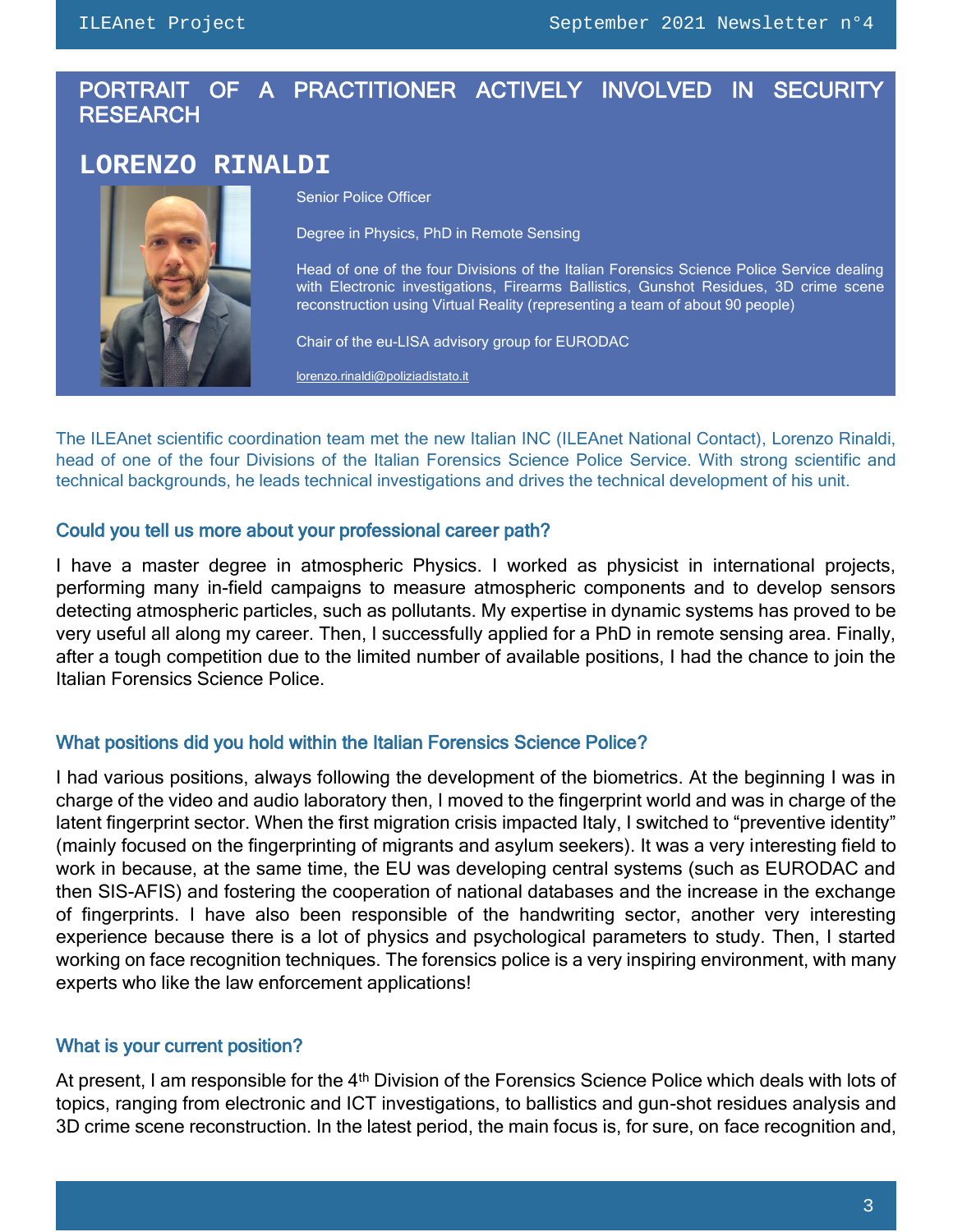more generally, Artificial Intelligence applications for Law Enforcement purposes.

Since 2018, I am also the chair of the eu-LISA EURODAC advisory group, for the identification of applicants for international protection and third-country nationals irregularly crossing an EU external border.

# What is the future of Forensics?

I am quite convinced that the challenge for Forensics in the next future is adopting Artificial Intelligence (AI). For examples, all IT systems I have been working on from 2004 are now approaching AI. I'm following the change both from a legal and technical points of view. The EU is working on an AI regulation, which will also deal with LEA applications, and it is a very challenging topic because an

effective trade-off has to be found between LEAs' duties and the respect of fundamental rights. I am working on all the possibilities the AI may introduce in the field, such as data analytics. In this context, I am responsible of the Italian face recognition system used by National Police and its developments, and we are always checking for lawcompliance, following the provisions of the national data protection authority.



#### What are your interactions with the security research area?

I have been involved in projects for a long time. Due to my scientific background, I currently drive the project activities of my unit. We are part of many projects, such as the EU Horizon 2020 [MAGNETO,](http://www.magneto-h2020.eu/) an AI based project aiming to improve LEAs' capabilities for fighting and preventing crimes. The project is the result of a close collaboration between different Law Enforcement Agencies, Universities and Enterprises from all over EU. Having the end-user role in this project, first we helped in defining the technical requirements, then we provided guidelines for the management of the adoption of this new platform on LEAs' premises, and in the end we performed deep functional tests on the developed solutions on the basis of our specific use cases. In fact, the developed MAGNETO platform currently permits to analyse huge amounts of heterogeneous data coming from different sources, like CDRs, CCTV footages, text, mobile forensics extractions and other structured tables. The MAGNETO project is now having a wide resonance also among Institutions external to the original consortium, like Europol and other LEAs, confirming the relevance of the topic of I use in police activities.

#### How does your unit interact with academics and industrials?

As Forensics Science Police, we have many Memorandums of Understanding with academia. We collaborate, for instance with the University of Roma "La Sapienza", the University of Turin and the University of Rome "Tor Vergata", which has a skilled material analysis lab. Indeed, Academia can help us with statistical studies, concerning for instance the false hit/non-hit rates which are crucial when using a biometric technology for law enforcement applications, or with signal analysis on electronic devices. Let me add that some of our most talented employees are invited speakers in university courses, international events and specialist trainings (like CEPOL) so there are lots of opportunities to discuss and to be aware of what academics are doing.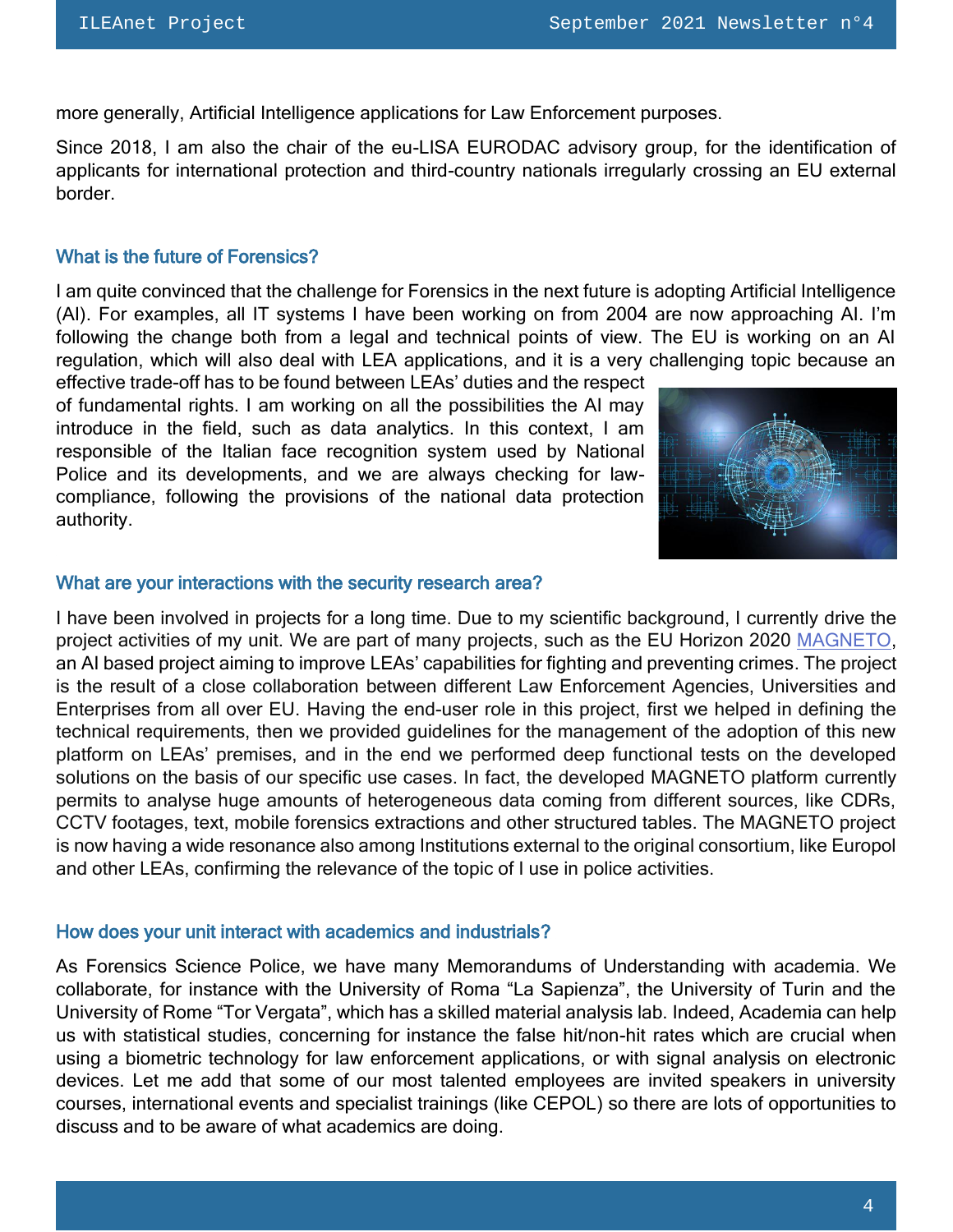Furthermore, we are in contact with major technology providers, who keep us informed about the latest development and products. Most of the time we collaborate with our providers by sending feedbacks related to the operational use of their products, which helps them in keeping up with our specific market needs. Indeed, the technology developed by industrials has to be customized to our needs, and this is often specified in the contract.

Whenever possible, we test technologies developed by universities and systems produced by private companies in operational conditions, so we can make choice among industry's new products. In this way, we are driving industrials' efforts in development.

# Can ILEAnet facilitate the interaction with security stakeholders?

When I was appointed INC in February 2021, I have been contacted by many Italian researchers who were part of the project and we exchanged very interesting information about their labs and their work. And together with my team, we succeeded in connecting our network with other Law Enforcement experts which were still "missing". With researchers and LEAs, we are creating a network to exchange expertise and ideas and I appreciate it very much. And I do think we will have results from that, because it helps create a stimulating environment.



ILEAnet could represent the right place in which experts from private and public entities could openly discuss about the relevant issues and latest needs for the specific fields they are involved in. This is the kind of network that could help the specialised sectors of police forces grow and bring positive changes.

#### How to better make researchers, industrials and LEAs collaborate?

Forensics brought a major added value in the Italian National Police, by merging the technical and operational expertises. We represent a crucial interface with academia: we are their skilled counterparts in the police institution to talk with and it is a way for LEAs to be open to the external world. We have a role of "expert filter", we are an interface between industry, technology providers and the operational National Police. This role is important, recognized, and appreciated. And in research projects too, the "trialogue" between LEAs, academia and industry should be reflected. It also means that LEAs have a duty: investing in initial and continuous training, in order to be in the research loop!

#### How do you keep up to date with the scientific and technological news?

We subscribed to scientific journals. Even though they are usually more focused on activities than products, it is a way to know where research is going. Furthermore, we are involved in drafting scientific publications. Last year, we published a few articles and I would like to increase this number because it keeps my team up to date! We are about to publish an article about Taser guns. Newsletters are also key to relaying information about what other LEAs are doing and to start the dialogue between experts. They do not need to be as long as research articles published in international journals, so LEAs should definitely use that communication channel to exchange information about their research strands.

Thank you very much Lorenzo for your time and for this very interesting exchange! ILEAnet members can connect with Lorenzo through the [ILEAnet Online Platform](https://ileanet.sym.place/dashboard) or by email.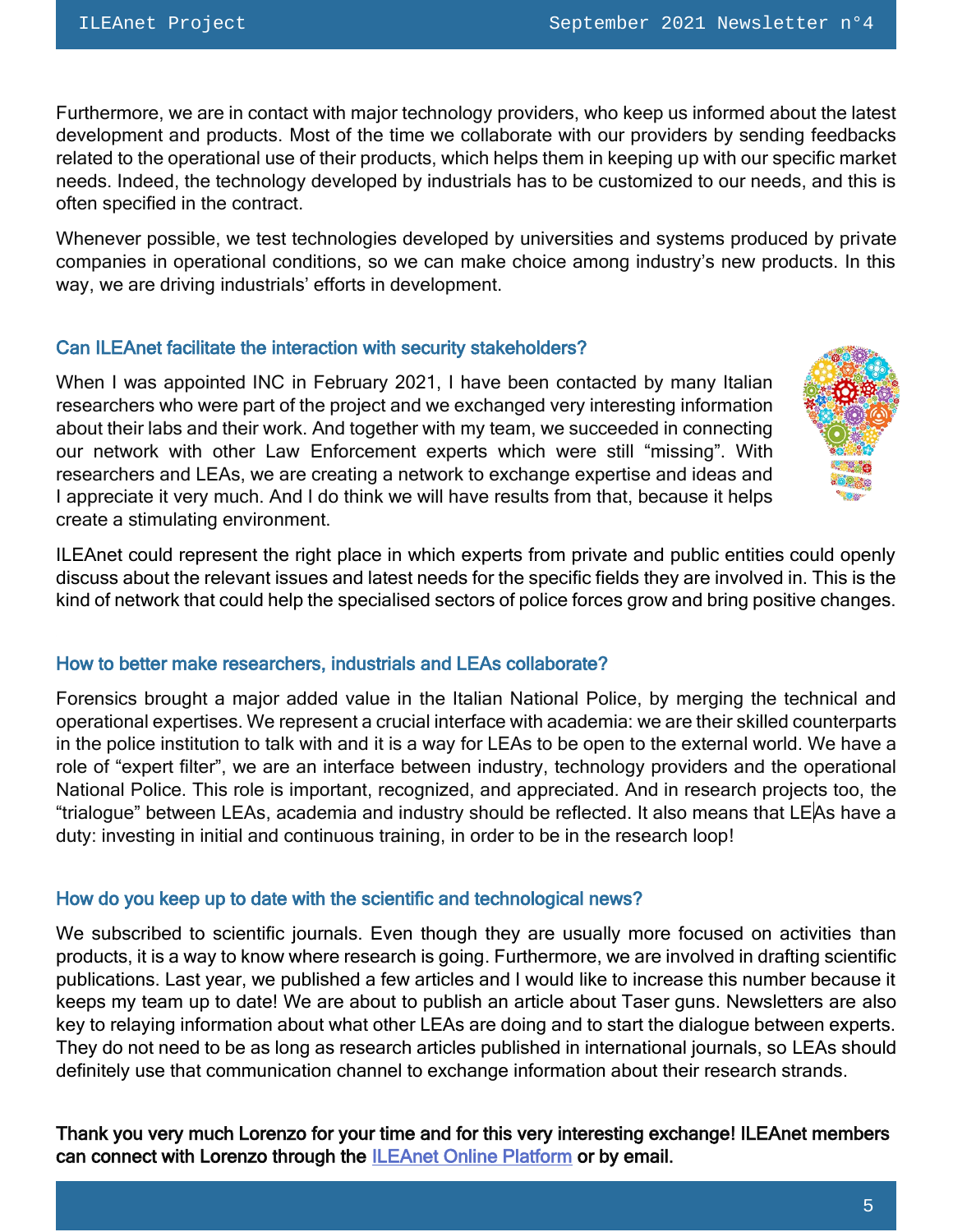<span id="page-5-0"></span> $\overline{a}$ 

# KNOWLEDGE FACTORY DIGEST

The ILEAnet scientific coordination team provides here a selection of recent scientific and technical resources related to the main themes of the ILEAnet project: cybersecurity, terrorism, organised crime and migration. Resources can be found in the [ILEAnet Knowledge Factory.](https://ileanet.sym.place/groups/profile/109443/ileanet-knowledge-factory) If you want to share a publication, please contact us at [ensp-ileanet@interieur.gouv.fr](mailto:ensp-ileanet@interieur.gouv.fr)

ILEAnet collects the most recent or relevant publications in the following areas, but does not necessarily endorse their contents.

#### **Cybersecurity**

Pawlicka Aleksandra, Choras Michal, Pawlicki Marek, et al. A \$10 million question and other cybersecurity-related ethical dilemmas amid the COVID-19 pandemic. Business Horizons 2021. In press. doi :<https://doi.org/10.1016/j.bushor.2021.07.010>

Wright David, Garstka Krzysztof, Kumar Richa. Rising to the proliferation of cybercrime challenging LEAs across Europe. European law enforcement research bulletin 08/2021; 21: 81-98. Available: <http://bulletin.cepol.europa.eu/index.php/bulletin>

# **Terrorism**

Europol. Online Jihadist Propaganda : 2020 in Review Europol. 2021. 48 pages. Available: [https://www.europol.europa.eu/publications-documents/online](https://www.europol.europa.eu/publications-documents/online-jihadist-propaganda-2020-in-review)[jihadist-propaganda-2020-in-review](https://www.europol.europa.eu/publications-documents/online-jihadist-propaganda-2020-in-review)

Kelejian Harry H, Mukerji Purba. Causal factors of terrorist attacks on countries, and corresponding spill-overs between them. European journal of political economy 2021. In press. Doi : <https://doi.org/10.1016/j.ejpoleco.2021.102092>

# Organised crime

Parrilla Marc, Slosse Amorn, Van Echelpoel Robin, et al. Portable Electrochemical Detection of Illicit Drugs in Smuggled Samples: Towards More Secure Borders.Chemistry proceedings 2021 ; 3 : 1-7. Available:<https://sciforum.net/manuscripts/10612/manuscript.pdf>

Pastor Raquel, Mognet Franck, Mattes Tobias, et al. COPKIT: Technology and Knowledge for Early Warning/Early Action-Led Policing in Fighting Organised Crime and Terrorism. In : Technology Development for Security Practitioners 2021. Springer. 2021. 121-133.

#### **Migration**

FRONTEX. Risk Analysis for 2021. FRONTEX. 2021. 66 pages. Available: <https://frontex.europa.eu/publications/frontex-releases-risk-analysis-for-2021-MmzGl0>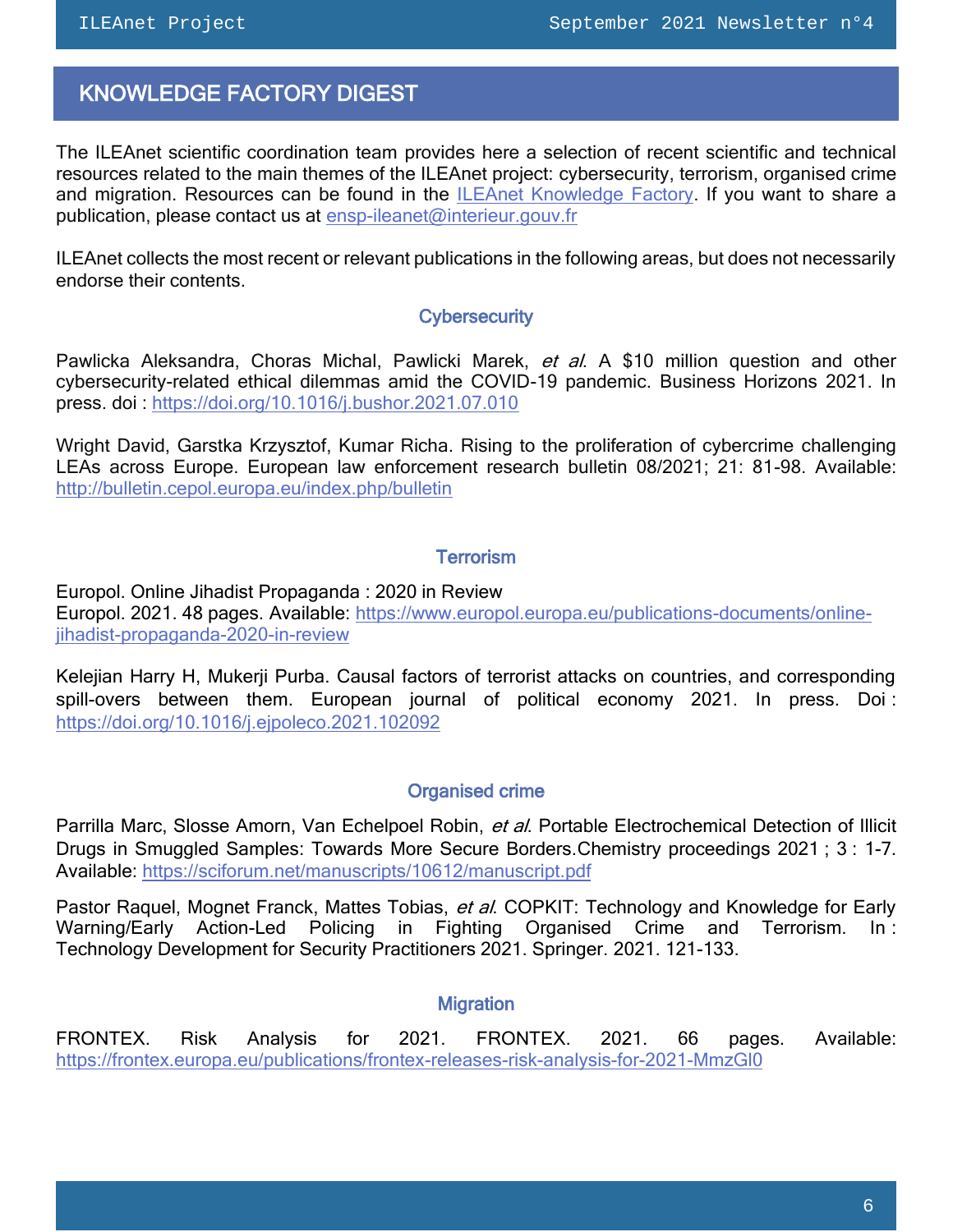You may also be interested in the following reports or articles:

#### Artificial Intelligence

Apostolakis Konstantinos C, Dimitriou Nikolaos, Margetis George, et al. Improving situational awareness of European law enforcement agents through a combination of augmented reality and artificial intelligence solutions (Darlene project). Open research Europe 2021; 1 : 87-103. Available: <https://open-research-europe.ec.europa.eu/articles/1-87>

European Parliamentary Research Service, Dumbrava Costica. Artificial intelligence at EU borders: overview of applications and key issues. EPRS. 2021. 41 pages. Available: [https://op.europa.eu/fr/publication-detail/-/publication/a4c1940f-ef4a-11eb-a71c-](https://op.europa.eu/fr/publication-detail/-/publication/a4c1940f-ef4a-11eb-a71c-01aa75ed71a1/language-en)[01aa75ed71a1/language-en](https://op.europa.eu/fr/publication-detail/-/publication/a4c1940f-ef4a-11eb-a71c-01aa75ed71a1/language-en)

United Nations Interregional Crime and Justice Research Institute. Towards Responsible Artificial Intelligence Innovation - report for law enforcement. UNICRI. 2020. 56 pages. Available: <http://www.unicri.it/towards-responsible-artificial-intelligence-innovation>

#### CBRNE

Kolencik Marian. CBRN-E crime and offenders' motives. What is it? Why people do it? In press. doi : [10.13140/RG.2.2.11835.34083](http://dx.doi.org/10.13140/RG.2.2.11835.34083)

# Crowd violence

Gkountakos K, Ioannidis K, Tsikrika T, et al. Crowd Violence Detection from Video Footage International Conference on Content-Based Multimedia Indexing (CBMI). 2021. 1-4. doi: <https://ieeexplore.ieee.org/document/9461921>

#### Domestic violence

Machado Paulo, Pais lucia G, Morgado Sonia, et al. An Inter-Organisational Response to Domestic Violence - The pivotal role of police in Porto, Portugal. European law enforcement research bulletin 08/2021; 21: 141-150. Available:<http://bulletin.cepol.europa.eu/index.php/bulletin>

#### **Drone**

Enemark Christian. Armed Drones and Ethical Policing: Risk, Perception, and the Tele-Present Officer. Criminal justice Ethics 2021; 40(2): 124-144. Doi : <https://www.tandfonline.com/doi/full/10.1080/0731129X.2021.1943844>

#### Fake news

Kirchknopf Armin, Sliepcevic Djordje, Zeppelzauer Matthias. Multimodal Detection of Information Disorder from Social Media. International Conference on Content-Based Multimedia Indexing (CBMI). 2021. 1-4. doi: [10.1109/CBMI50038.2021.9461898](10.1109/CBMI50038.2021.9461898.)